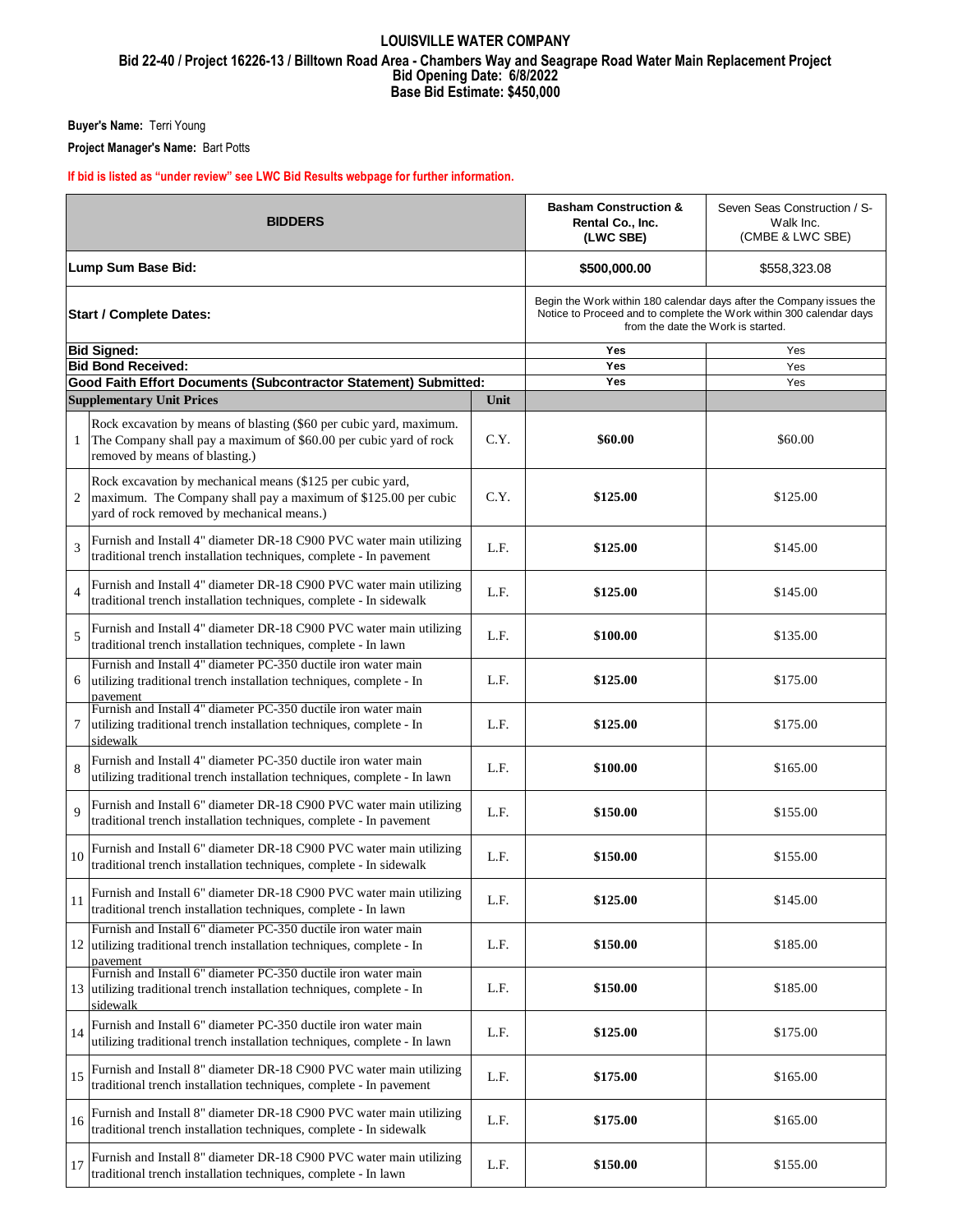# **Bid Opening Date: 6/8/2022 Base Bid Estimate: \$450,000 LOUISVILLE WATER COMPANY Bid 22-40 / Project 16226-13 / Billtown Road Area - Chambers Way and Seagrape Road Water Main Replacement Project**

**Buyer's Name:** Terri Young

**Project Manager's Name:** Bart Potts

### **If bid is listed as "under review" see LWC Bid Results webpage for further information.**

| <b>BIDDERS</b> |                                                                                                                                                   |      | <b>Basham Construction &amp;</b><br>Rental Co., Inc.<br>(LWC SBE) | Seven Seas Construction / S-<br>Walk Inc.<br>(CMBE & LWC SBE) |
|----------------|---------------------------------------------------------------------------------------------------------------------------------------------------|------|-------------------------------------------------------------------|---------------------------------------------------------------|
| 18             | Furnish and Install 8" diameter PC-350 ductile iron water main<br>utilizing traditional trench installation techniques, complete - In<br>pavement | L.F. | \$175.00                                                          | \$195.00                                                      |
| 19             | Furnish and Install 8" diameter PC-350 ductile iron water main<br>utilizing traditional trench installation techniques, complete - In<br>sidewalk | L.F. | \$175.00                                                          | \$195.00                                                      |
| 20             | Furnish and Install 8" diameter PC-350 ductile iron water main<br>utilizing traditional trench installation techniques, complete - In lawn        | L.F. | \$150.00                                                          | \$185.00                                                      |
| 21             | Furnish and install LONG water service adjustment $(5/8" - 3/4")$ ,<br>complete - Relocate                                                        | Each | \$3,500.00                                                        | \$3,000.00                                                    |
| 22             | Furnish and install LONG water service adjustment $(5/8" - 3/4")$ ,<br>complete - Renew                                                           | Each | \$3,200.00                                                        | \$2,900.00                                                    |
| 23             | Furnish and install LONG water service adjustment $(5/8" - 3/4")$ ,<br>complete - Transfer                                                        | Each | \$1,000.00                                                        | \$2,500.00                                                    |
| 24             | Furnish and install LONG water service adjustment $(5/8" - 3/4")$ ,<br>complete - Discontinue                                                     | Each | \$1,000.00                                                        | \$1,150.00                                                    |
| 25             | Furnish and install SHORT water service adjustment $(5/8" - 3/4")$ ,<br>complete - Relocate                                                       | Each | \$2,800.00                                                        | \$2,600.00                                                    |
| 26             | Furnish and install SHORT water service adjustment $(5/8" - 3/4")$ ,<br>complete - Renew                                                          | Each | \$2,500.00                                                        | \$2,500.00                                                    |
| 27             | Furnish and install SHORT water service adjustment $(5/8" - 3/4")$ ,<br>complete - Transfer                                                       | Each | \$1,000.00                                                        | \$2,100.00                                                    |
| 28             | Furnish and install SHORT water service adjustment $(5/8" - 3/4")$ ,<br>complete - Discontinue                                                    | Each | \$1,000.00                                                        | \$1,100.00                                                    |
|                | 29 Furnish and install 6" fire hydrant, complete - Short                                                                                          | Each | \$8,500.00                                                        | \$8,500.00                                                    |
|                | 30 Furnish and install 6" fire hydrant, complete - Long                                                                                           | Each | \$9,000.00                                                        | \$10,000.00                                                   |
|                | 31 Preconstruction valve inspection                                                                                                               | Each | \$150.00                                                          | \$850.00                                                      |
| 32             | Valve excavation and backfill (including backfill, compaction, and<br>pavement restoration)                                                       | Each | \$1,000.00                                                        | \$3,250.00                                                    |
| 33             | Replace existing valve with new valve (Valve Furnished by<br>CONTRACTOR) - 4"                                                                     | Each | \$2,500.00                                                        | \$3,900.00                                                    |
| 34             | Replace existing valve with new valve (Valve Furnished by<br>CONTRACTOR) - 6"                                                                     | Each | \$3,000.00                                                        | \$4,800.00                                                    |
| 35             | Replace existing valve with new valve (Valve Furnished by<br><b>CONTRACTOR) - 8"</b>                                                              | Each | \$4,000.00                                                        | \$6,300.00                                                    |
| 36             | Replace existing valve with new valve (Valve Furnished by<br>CONTRACTOR) - 12"                                                                    | Each | \$7,500.00                                                        | \$9,950.00                                                    |
| 37             | Replace existing valve with new valve (Valve Furnished by<br>CONTRACTOR) - 16"                                                                    | Each | \$15,000.00                                                       | \$13,000.00                                                   |
|                | 38 Furnish and Install new valve along new main - 4"                                                                                              | Each | \$1,500.00                                                        | \$3,000.00                                                    |
| 39             | Furnish and Install new valve along new main - 6"                                                                                                 | Each | \$1,800.00                                                        | \$4,000.00                                                    |
| 40             | Furnish and Install new valve along new main - 8"                                                                                                 | Each | \$2,500.00                                                        | \$5,500.00                                                    |
| 41             | Furnish and Install new valve along new main - 12"                                                                                                | Each | \$5,000.00                                                        | \$7,750.00                                                    |
|                | 42 Furnish and Install new valve along new main - 16"                                                                                             | Each | \$12,000.00                                                       | \$10,500.00                                                   |
|                | 43 Milling - Asphalt                                                                                                                              | S.Y  | \$10.00                                                           | \$13.00                                                       |